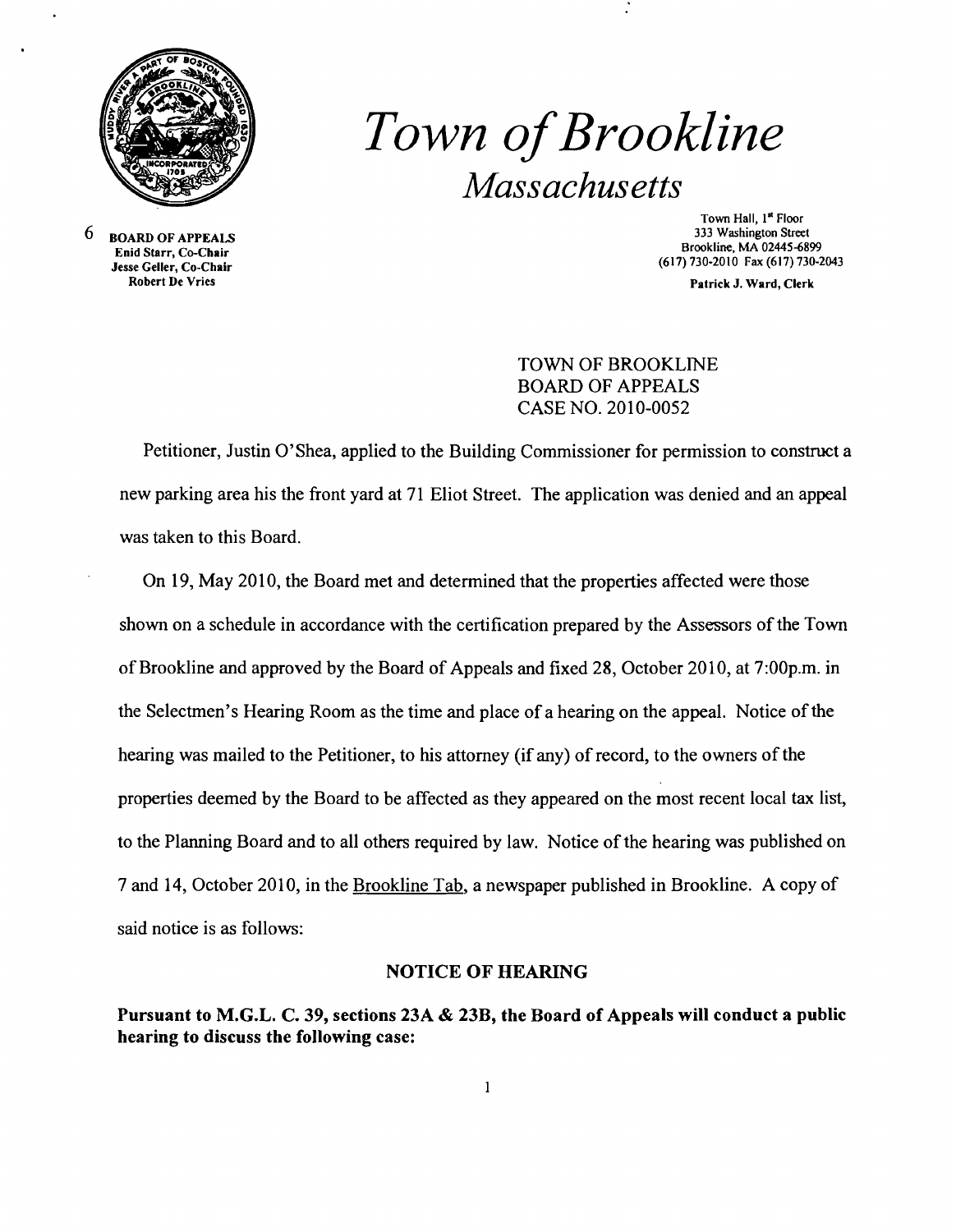Petitioner: O'SHEA, JUISTIN M & LAURA P Owner: O'SHEA,JUISTIN M & LAURA P Location of Premises: 71 ELIOT ST Date of Hearing: October 28, 2010 Time of Hearing: 7:00 PM Place of Hearing: Selectmen's Hearing Room, 6th. floor

A public hearing will be held for a variance and/or special permit from:

- 1. 5.43; Exceptions to Yard and Setback Regulations, special permit required.
- 2. 5.91; Minimum Usable Open Space, variance required.
- 3. 6.04.5.c.1 & 2; Design of All Off-Street Parking Facilities, variance required.
- 5. 6.04.12; For the Design of All Off-Street Parking Facilities, special permit required.
- 6. 8.02.2; Alteration or Extension, special permit required.

Of the Zoning By-Law to NEW PARKING AREA REQUIRING BOA RELIEF at 71 ELIOT **ST** 

Said premise located in a T-5 (two-family and attached single family) residence district.

*Hearings, once opened, may be continued by the Chair to a date and time certain. No further notice will be mailed to abutters or advertised in the TAB. Questions regarding whether a hearing has been continued, or the date and time ofany hearing may be directed to the Zoning Administrator at* 617-734-2134 *or check meeting calendar at:http://calendars. town. brookline.ma. uslMasterTownCalandarl?FormID=158.* 

The Town of Brookline does not discriminate on the basis of disability in admission to, access to, *or operations ofits programs, services or activities. Individuals who need auxiliary aidsfor*  effective communication in programs and services of the Town of Brookline are invited to make *their needs known to the ADA Coordinator, Stephen Bressler, Town of Brookline, 11 Pierce Street, Brookline, MA 02445. Telephone:* (617) *730-2330,. TDD* (617) *730-2327.* 

### Enid Starr Jesse Geller Robert De Vries

At the time and place specified in the notice, this Board held a public hearing. Present at the

hearing was Chairman, Jesse Geller and Board Members, Christina Wolfe and Mark Zuroff. The

Petitioner, Justin O'Shea, presented his case before the Board.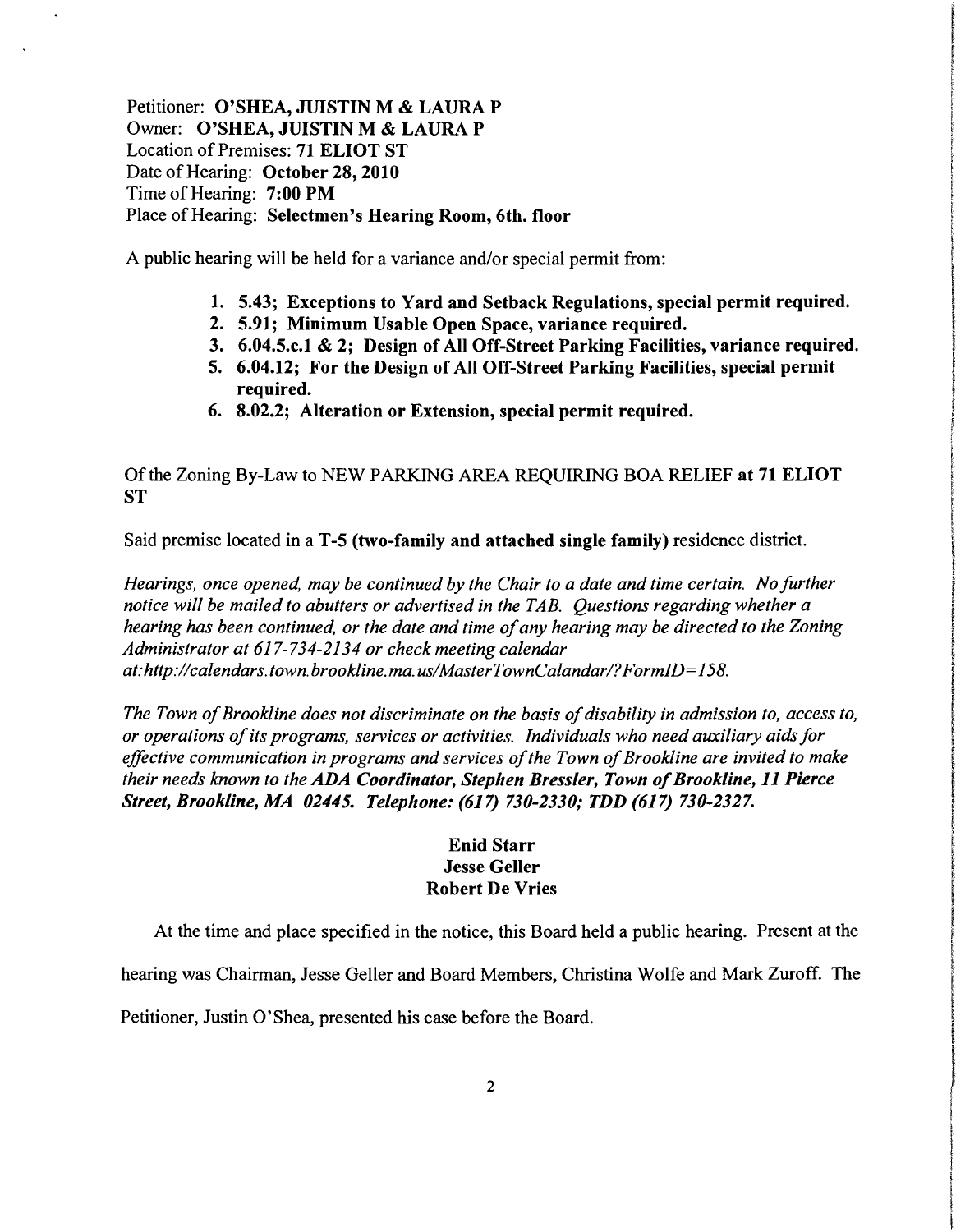Mr. O'Shea said that in 1969 the Board of Appeals granted relief to construct a parking area similar to the one before the Board but the space was never constructed. He said that his home at 71 Eliot Street is a two-story single-family dwelling near the intersection of Eliot Street and Loveland Road. It has a hip-roof and is on a small lot whose elevation is somewhat above Eliot Street. A set of stairs provides access from the sidewalk to the front entrance. His neighbor's homes are either single-family or two-family types with a similar street orientation, however most ofthese dwellings already have parking, either in the front yard or garage.

Mr. O'Shea, said that he proposes to install a single-car parking space to the right of his home at 71 Eliot Street. Currently, he has no parking. The proposed parking space would be approximately 10 feet wide by 21 feet deep and require the construction of a retaining wall along the property line. Mr. O'Shea said he would construct a wood retaining wall that will gradually increase in height as it gets further from the street to a maximum of four feet high. The driveway would be finished with concrete pavers, and two new sets of stairs would be constructed: one set leading from the new parking area to the rear yard, and another leading from the parking area to a new landing and set of front stairs. The existing front steps leading from the sidewalk to the front landing would be removed, he said.

Chairman Geller asked whether it will be necessary to exit the driveway in reverse and whether this would present a dangerous condition. Mr. O'Shea said that while Eliot Street was fairly busy with residential homes and a neighborhood school, he would have to back out and be cautious similar to his neighbors' parking arrangements. He said that the retaining walls are lowest at the sidewalk and would afford a clear view of traffic and pedestrians.

Chairman Geller asked whether anyone in attendance wished to speak either in support or against the proposal. No one rose to speak.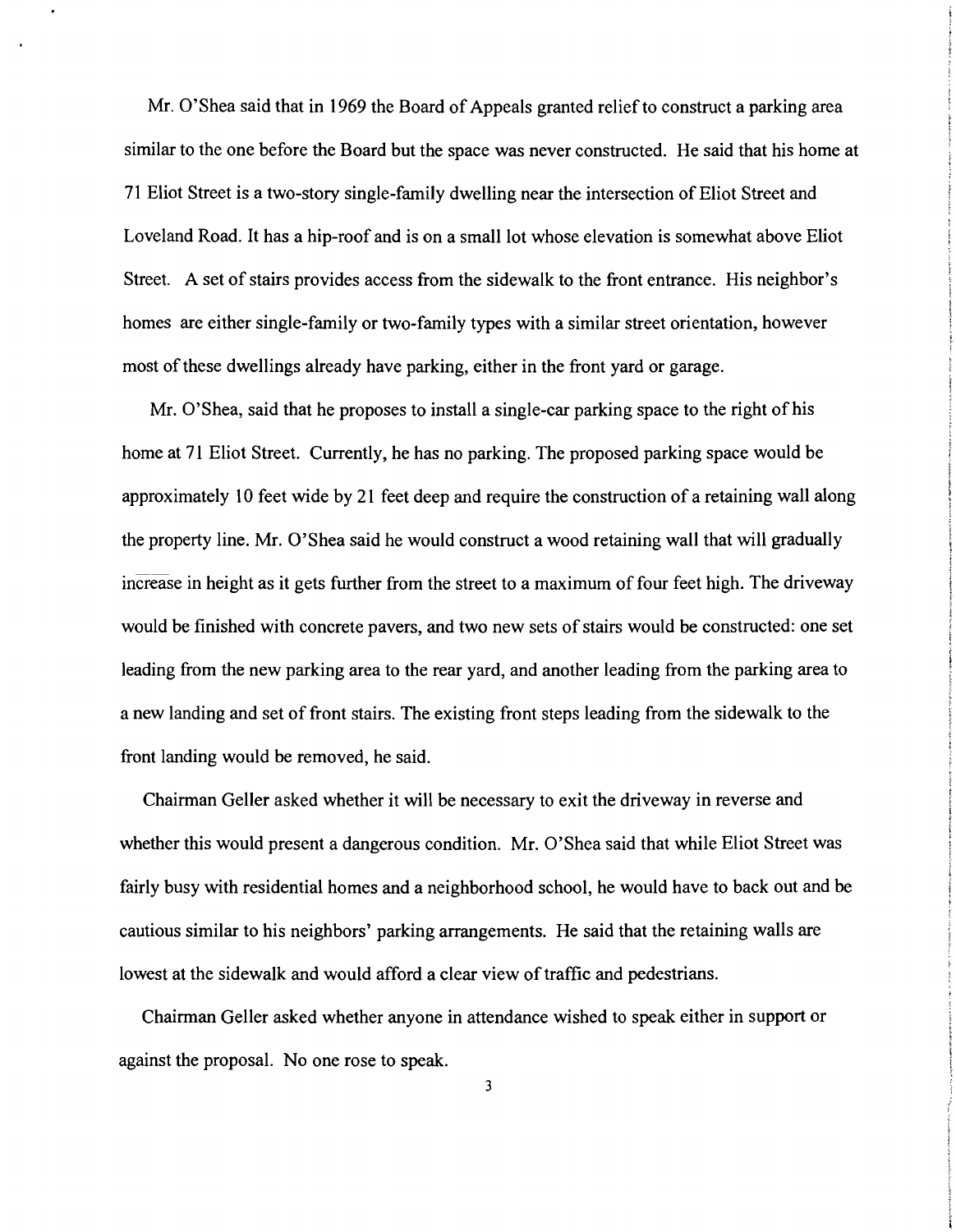Polly Selkoe, Assistant Director for Regulatory Planning delivered the findings of the

Planning Board.

## Section 5.43 - Exceptions to Yard and Setback Regulations

Section 5.91 - Minimum Usable Open Space: The applicant was cited for this section in case the proposed parking area entailed removing a portion of the lot's usable open space. The applicant has submitted elevation and setback information indicating the proposed parking area does not likely comply with usable open space standards now, being narrower than 15 feet and with a grade greater than 8 percent. Therefore, using that area for parking would not remove usable open space, and *reliefunder this section is likely not required.* 

## Section 6.04.5.c.1 &  $2 -$ Design of All Off-Street Parking Facilities (front and side yard setback)

Section 6.04.12 - Design of All Off-Street Parking Facilities: Where new parking facilities are being installed to serve existing structures and land uses, the Board of Appeals may by special permit allow the substitution of other dimensional requirements for those in Article 6 permitted it is necessary to install some or all of the off-street parking spaces that would be required for a similar new building. *Special permit required.* 

Section  $8.02.2$  – Alteration or Extension: A special permit is required to alter this nonconforming lot. *Special permit required.* 

|                              | <b>Required</b> | <b>Existing</b> | Proposed      | <b>Finding</b>  |
|------------------------------|-----------------|-----------------|---------------|-----------------|
| <b>Parking Side Setback</b>  | feet            | n/a             | If feet       | Special Permit* |
| <b>Parking Front Setback</b> | 5 feet          | n/a             | $\gamma$ feet | Special Permit* |

·Under Section 6.04.12, the Board of Appeals may by special permit allow for the substitution of dimensional requirements for new parking areas to serve existing structures.

Ms. Selkoe said that the Planning Board was not opposed to this proposal to install a parking

space at 71 Eliot Street. The proposal is modest and has been tastefully designed in conjunction with other landscape improvements to the dwelling's front yard. This area is not currently well served by mass transit, and the Board understands the applicant's need for an on-site parking space. The applicant currently parks at Heath School, but that parking arrangement is changing as those spaces will now be distributed by lottery and require a fee. The proposed parking space

location is the most appropriate area on what is a very small site for a parking space. The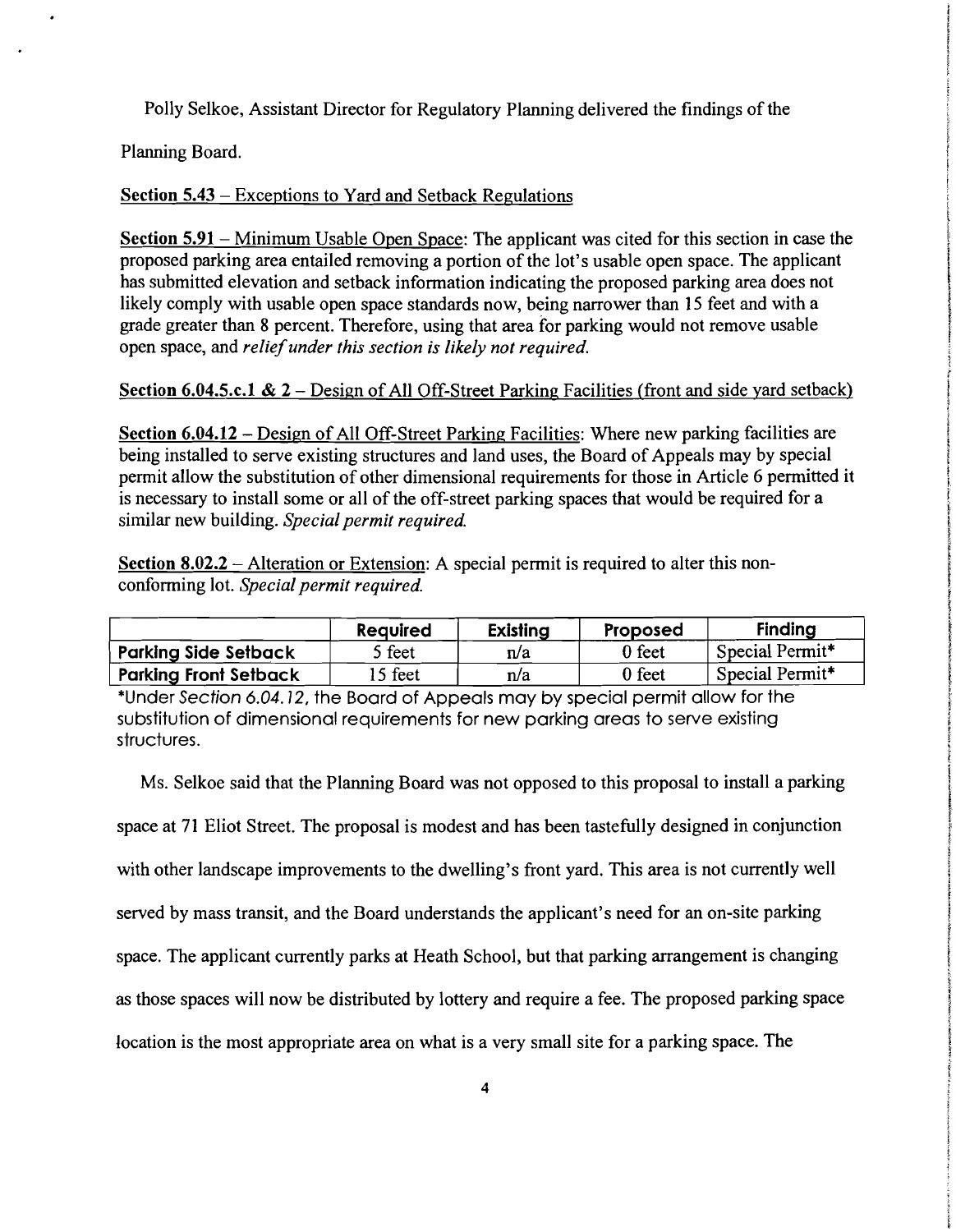proposed pavers and new stairs are attractively designed and should lessen the overall visual impact on the street. Most of the other dwellings along this street have parking areas or garages in the front yard, and this proposal would not detract from the existing streetscape. Therefore, the Planning Board recommended approval of the proposal and plans, including the proposed site work plan and the proposed site plan and section, prepared by Robert Fizek and dated 7/21/2010, subject to the following conditions:

- 1) Prior to issuance of a building permit, a final site plan, indicating all setbacks, dimensions and materials for the parking area and all front yard improvements, shall be submitted to the Assistant Director for Regulatory Planning for review and approval.
- 2) Prior to issuance of a building permit, final plans for the retaining wall shall be submitted to the Assistant Director for Regulatory Planning for review and approval.
- 3) No vehicle shall be parked so that it overhangs or obstructs the sidewalk.
- 4) Prior to issuance of a building permit, the applicant shall submit to the Building Commissioner to ensure conformance with the Board of Appeals decision: 1) a final site plan, stamped and signed by a registered engineer or land surveyor; and 2) evidence the Board of Appeals decision has been recorded at the Registry of Deeds.

The Chairman then called upon Michael Shepard, Building Commissioner, to deliver the comments of the Building Department. He reiterated the petitioner's statement that many of his neighbors have similar parking arrangements. Mr. Shepard stated that the proposal before the Board appeared well prepared and he assured the Board that if they should grant the requested relief, his Department would insure that the plan is executed as presented. Mr. Shepard said that the Building Department was supportive of the project and suggested that the Board consider adding a condition requiring the petitioner to obtain a curb-cut permit from the Engineering Department before a building permit issues.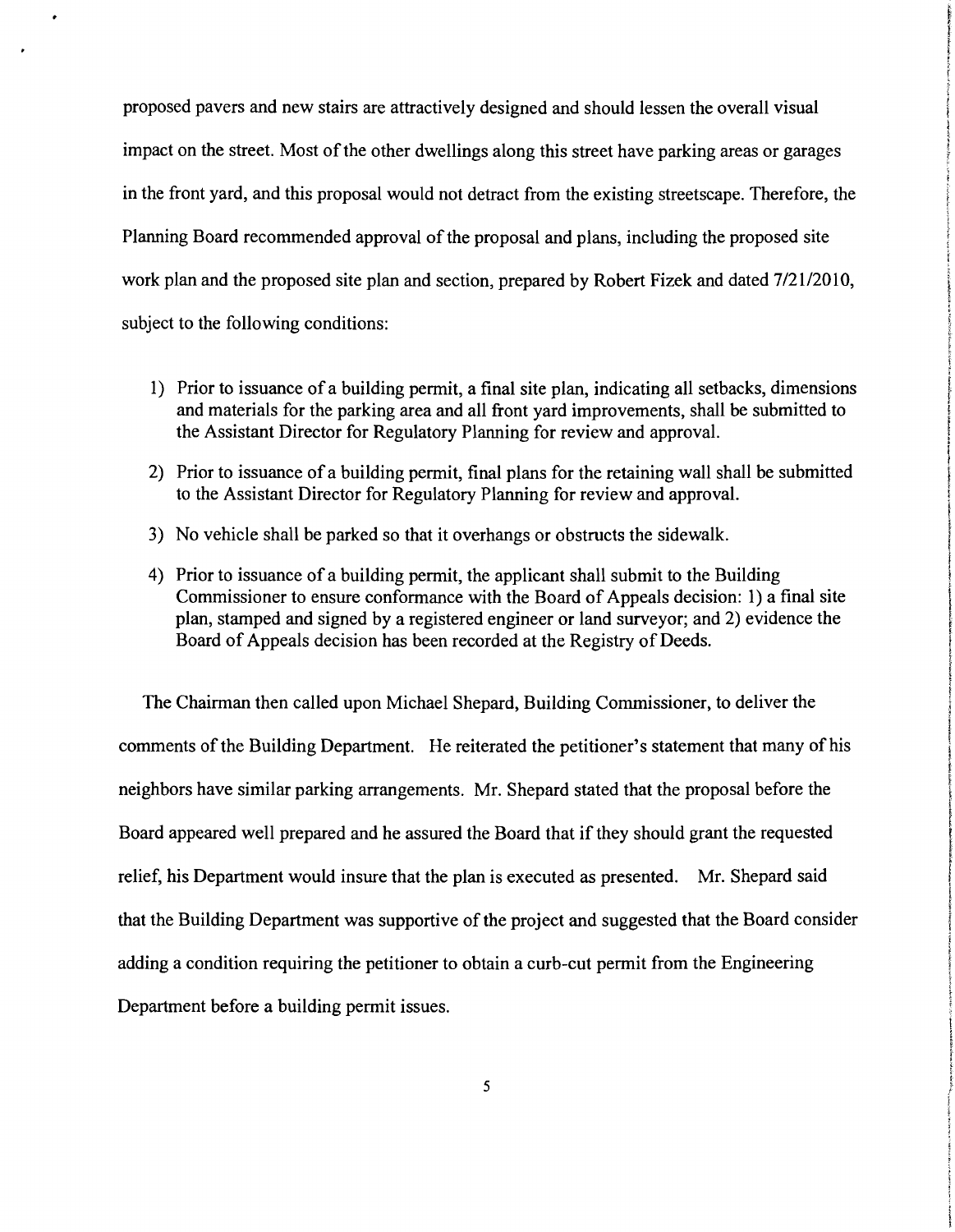The Board, having deliberated on this matter and having considered the foregoing testimony, concludes that it is desirable to grant the Special Permit relief requested and that the petitioner has satisfied the requirements necessary for relief under Sections 6.04.12, 8.02.2, and 9.05 of the Zoning By-Law and made the following specific findings pursuant to Section 9.05 of the Zoning By-Law:

- a. The specific site is an appropriate location for such a use, structure, or condition.
- b. The use as developed will not adversely affect the neighborhood.
- c. There will be no nuisance or serious hazard to vehicles or pedestrians.
- d. Adequate and appropriate facilities will be provided for the proper operation of the proposed use.

Accordingly, the Board voted unanimously to grant the requested relief subject to the

following condition:

- 1) Prior to issuance of a building permit, a final site plan, indicating all setbacks, dimensions and materials for the parking area and all front yard improvements, shall be submitted to the Assistant Director for Regulatory Planning for review and approval.
- 2) Prior to issuance of a building permit, final plans for the retaining wall shall be submitted to the Assistant Director for Regulatory Planning for review and approval.
- 3) No vehicle shall be parked so that it overhangs or obstructs the sidewalk.
- 4) Prior to the issuance of a Building Permit, the petitioner shall obtain a curb-cut permit from the Transportation Department.
- 5) Prior to issuance of a building permit, the applicant shall submit to the Building Commissioner to ensure conformance with the Board of Appeals decision: 1) a final site plan, stamped and signed by a registered engineer or land surveyor; and 2) evidence the Board of Appeals decision has been recorded at the Registry of Deeds.